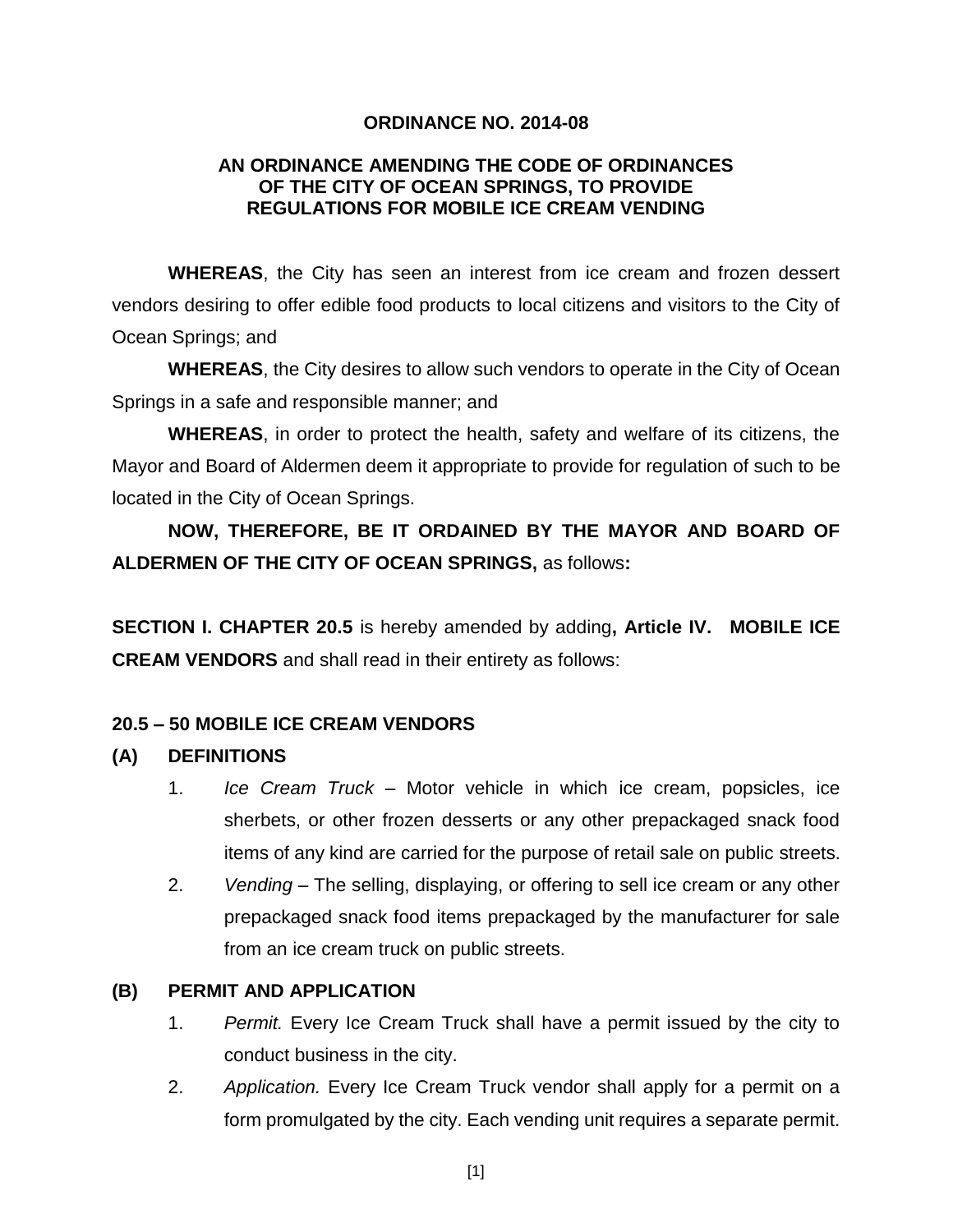Applications for permits meeting the requirements for mobile vendors shall be processed within thirty (30) business days.

- 3. *Permit form.* A complete application shall require the following information from the applicant to be considered:
	- a. Name of applicant.
	- b. Legal name of business or entity.
	- c. State of incorporation or filing of a partnership or articles of association.
	- d. If applicable, copy of charter or articles of incorporation and current listing of the directors, partners, or principles.
	- e. Sales tax number with a copy of sales tax permit.
	- f. Signed permission form or provide notarized affidavit from the private property owner/ lease holder granting permission for any unit placement not covered under this ordinance
	- g. Name, phone number and driver's license number of business owner and all employees operating within the Ice Cream Truck unit.
	- h. Proposed itinerary with route, vending locations and times.
	- i. Contact name and phone number for Ice Cream Truck unit while in route.
	- j. Description of product(s) being sold.
	- k. Authorization for background and criminal history check.
	- l. Vehicle identification number and description of Ice Cream Truck unit.
	- m. Proof of insurance
	- n. Employee Health Certificate
	- o. Vehicle Safety Inspection Certificate
	- p. Food Safety Inspection Certificate
	- q. Signed affidavit by all operators stating all criminal convictions in any state, the United States, or U.S. possession within the last ten years.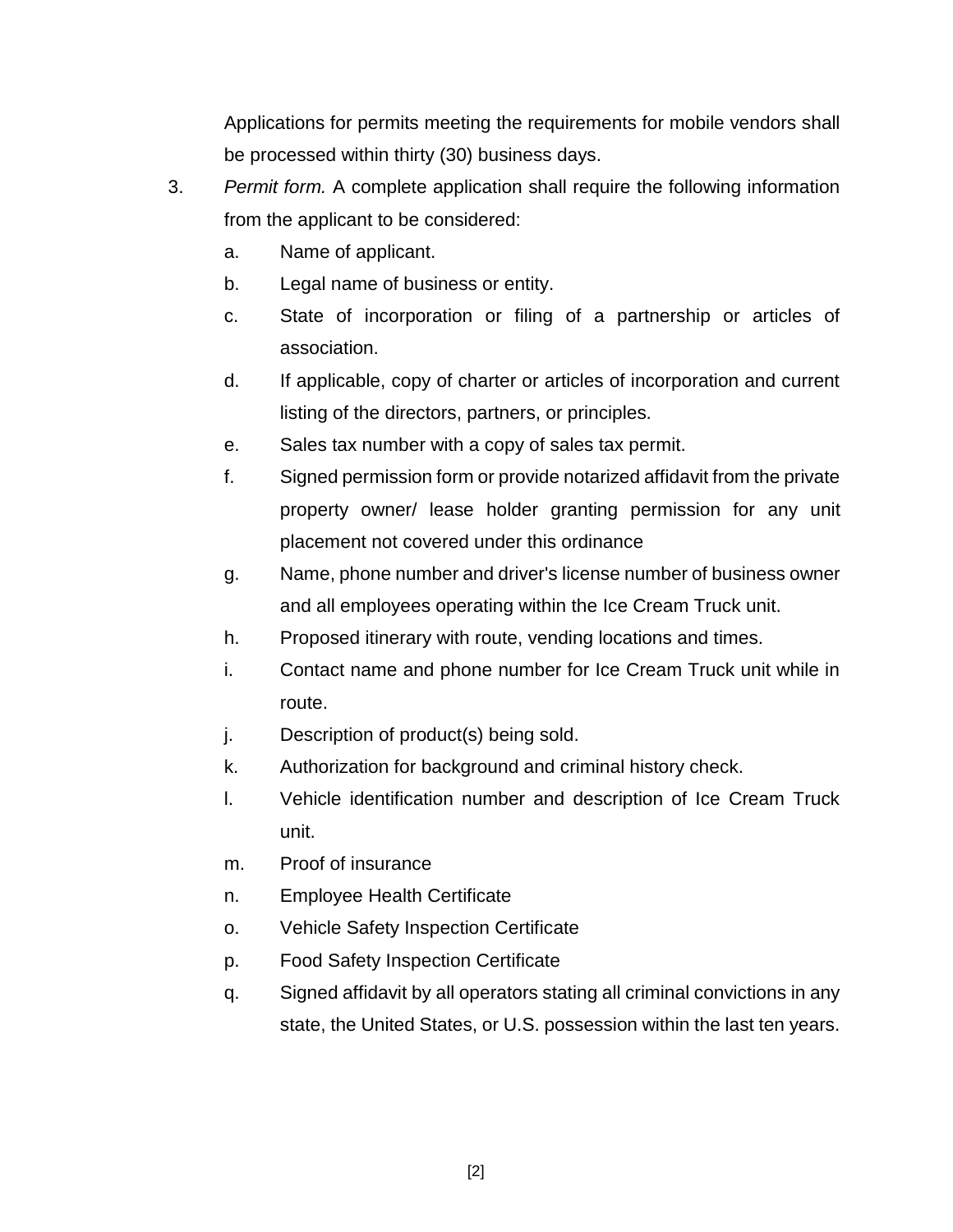#### **(C) PERMIT FEE**

- 1. The application fee for an Ice Cream Truck permit shall be in accord with the latest adopted fee schedule. Each Ice Cream Truck unit shall be permitted separately.
- 2. Ice Cream Truck permits shall be valid for one year from the date of permit issuance.
- 3. Upon renewal the applicant shall pay the renewal in accord with the latest adopted fee schedule, and update any changes in the permitting documentation upon permit renewal. The applicant must submit the application and the renewal fee within 30 days before expiration of the permit or must reapply as a new applicant.

## **(D) PERMIT DENIAL**

*A permit* may be denied where:

- 1. An applicant is found to have an unpaid civil judgment(s) against him which relates to the duties and responsibilities of the permitted occupation which shall be determined by the nature and amount of the judgment, the relationship of the judgment to the purpose of the permit and the extent that the permit would allow someone to engage in further activity that would lead to unsatisfied civil judgments; or
- 2. An applicant has been convicted of a crime which directly relates to the duties and responsibilities of the licensed occupation which shall be determined by the nature and seriousness of the crime, the relationship of the crime to the purpose of the permit and the extent that the permit would allow someone to engage in further criminal activity; or
- 3. The required information is incomplete or incorrect or shows that a person is not otherwise entitled to conduct business as an Ice Cream Truck.
- 4. The opportunity to issue a permit has been denied due to previous violations as described in this section.

# **(E) PERMIT REVOCATION OR SUSPENSION**

1. A permit may be revoked upon conviction of any offense committed by an individual operating as an Ice Cream Truck in the city while engaged in the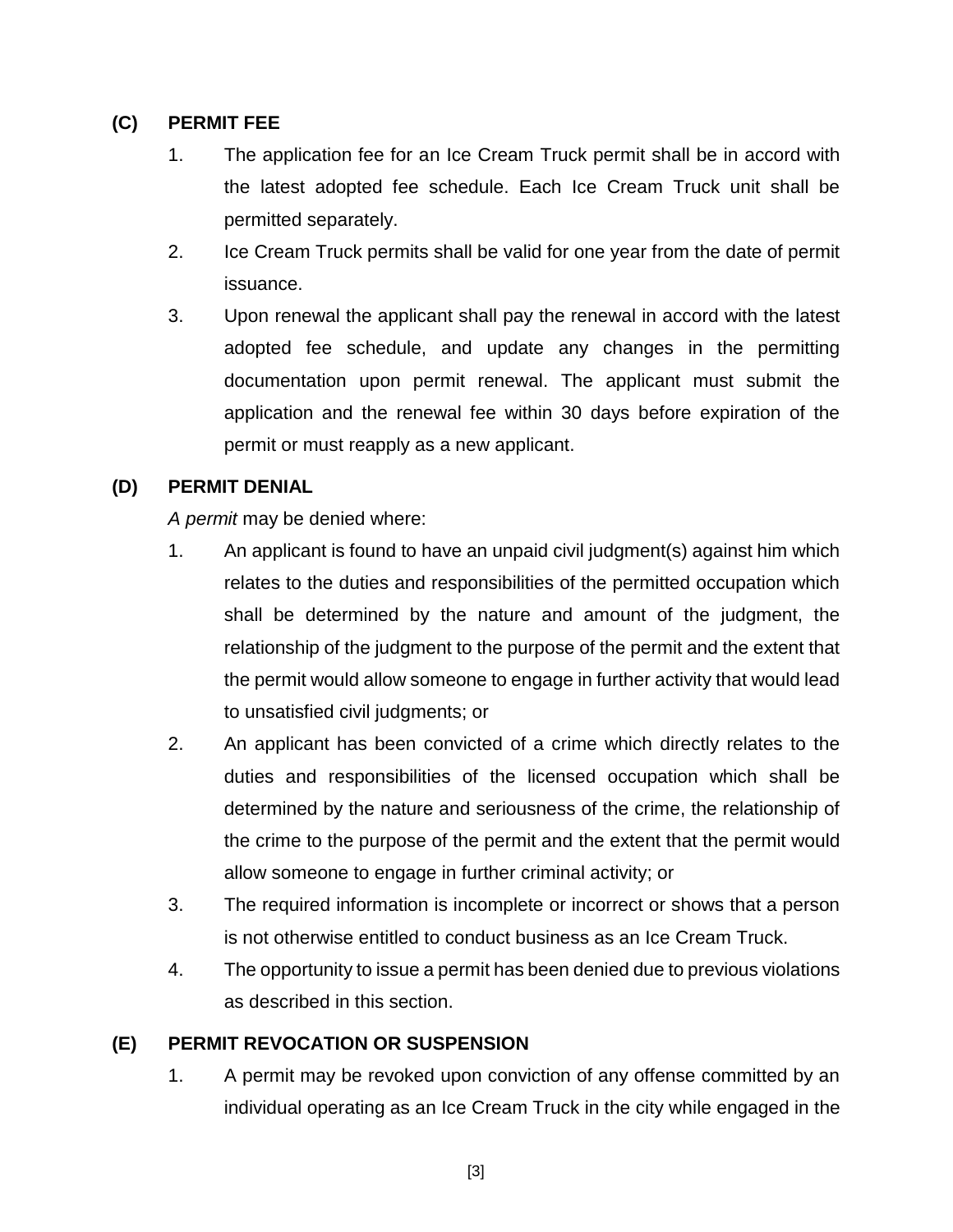permitted business, or if a final conviction occurs or is found to have existed at the time of application, or if civil judgments, as set forth above, are placed or found of record against an applicant. A permit may be suspended in the event of pending charges of a crime, as set forth above, upon a Judge's determination of probable cause in connection with such charges.

- 2. A permit may be revoked for non-conformity to the application location specifications or requirements as well as to non-conformity to an approved location plan or diagram.
- 3. Any employee working for an applicant permitted as an employer under this section above may be denied the right to solicit under such permit, or such rights may be suspended or terminated, under the same circumstances and procedures which apply to the holder of the permit. Revocation or suspension of an employer's permit terminates all employee permits.
- 4. A permit may be suspended or revoked for not complying with the requirements of this section, or any other ordinances, or laws.
- 5. Failure to pay outstanding fees and fines.

# **(F) APPEAL OF PERMIT REVOCATION, SUSPENSION, OR DENIAL**

- 1. The notice of revocation, suspension, or denial of a permit shall include the procedure for appealing the suspension, revocation, or denial.
- 2. If a City Official revokes, suspends, or denies an Ice Cream Truck permit, the holder or applicant of the permit which has been revoked, suspended, or denied, shall have the right of appeal to the Mayor and Board of Aldermen by submitting an appeal in writing to the Building Official within ten business days of the revocation, suspension, or denial.
- 3. Pending action on the appeal, a permit which has been revoked or suspended shall be considered revoked or suspended.
- 4. If a written appeal is not submitted within the ten business days of revocation, suspension, or denial, or if the appeal is denied, the permit shall hence be considered revoked, suspended or denied.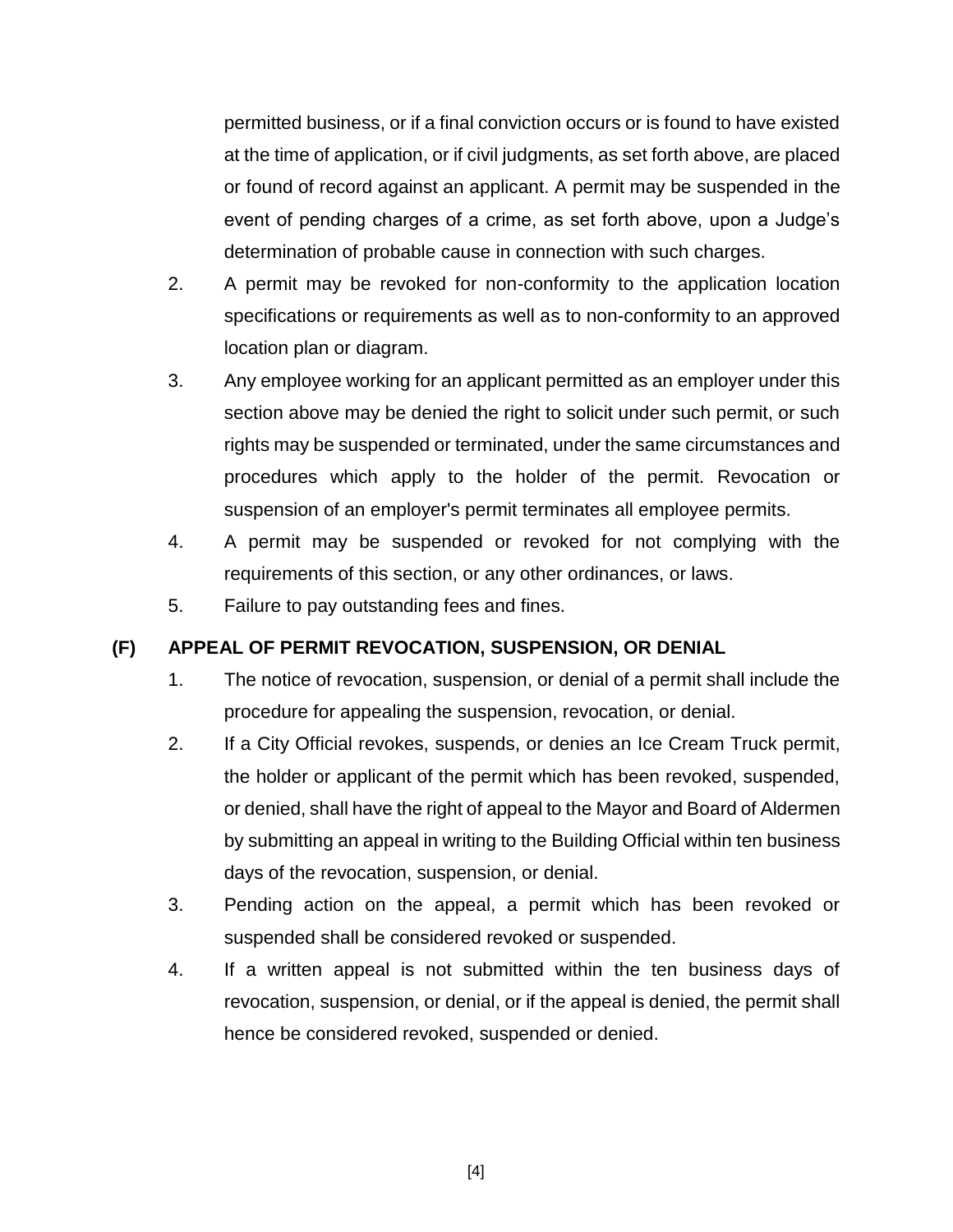# **(G) RE-APPLICATION AFTER REVOCATION, SUSPENSION, OR DENIAL OF PERMIT**

- 1. If an Ice Cream Truck or applicant is not in compliance with this section or any other ordinance, law or the approved vendor application, the following action will be taken:
	- a. *1st violation.* A warning may be issued, or the permit may be revoked or suspended and the vendor may become ineligible for a new or reissued permit for 90 consecutive days.
	- b. *2nd violation.* Permit will be revoked and the vendor may become ineligible for a new or reissued permit for 90 consecutive days.
	- c. *3rd violation.* Permit will be revoked and the vendor will become ineligible for new or reissued permit for one year.
	- d. If an applicant's permit has been denied and the appeal is denied the applicant may not reapply for 90 consecutive days.

## **(H) ZONING AND LOCATION RESTRICTIONS**

- 1. Distance regulations.
	- a. No Ice Cream Truck shall conduct business within any single-family residential zoning district, neighborhood and/or subdivision that is restricted in writing by the Building Official.
	- b. An Ice Cream Truck may not be located within 100 feet of the primary entrance of an open and operating fixed-location food service or eating establishment except when specifically permitted during City sponsored or other community events.
	- c. An Ice cream truck shall not conduct business before 4:00 pm within 500 feet of any school property on days school is in session.
	- d. An Ice Cream Truck shall not be located within 40 feet from another Ice Cream Truck except when specifically permitted during city sponsored or other community events.
- 2. An Ice Cream Truck shall not conduct sales at a stationary location:
	- a. For a duration exceeding 10 minutes per location on public property or right-of-way per day.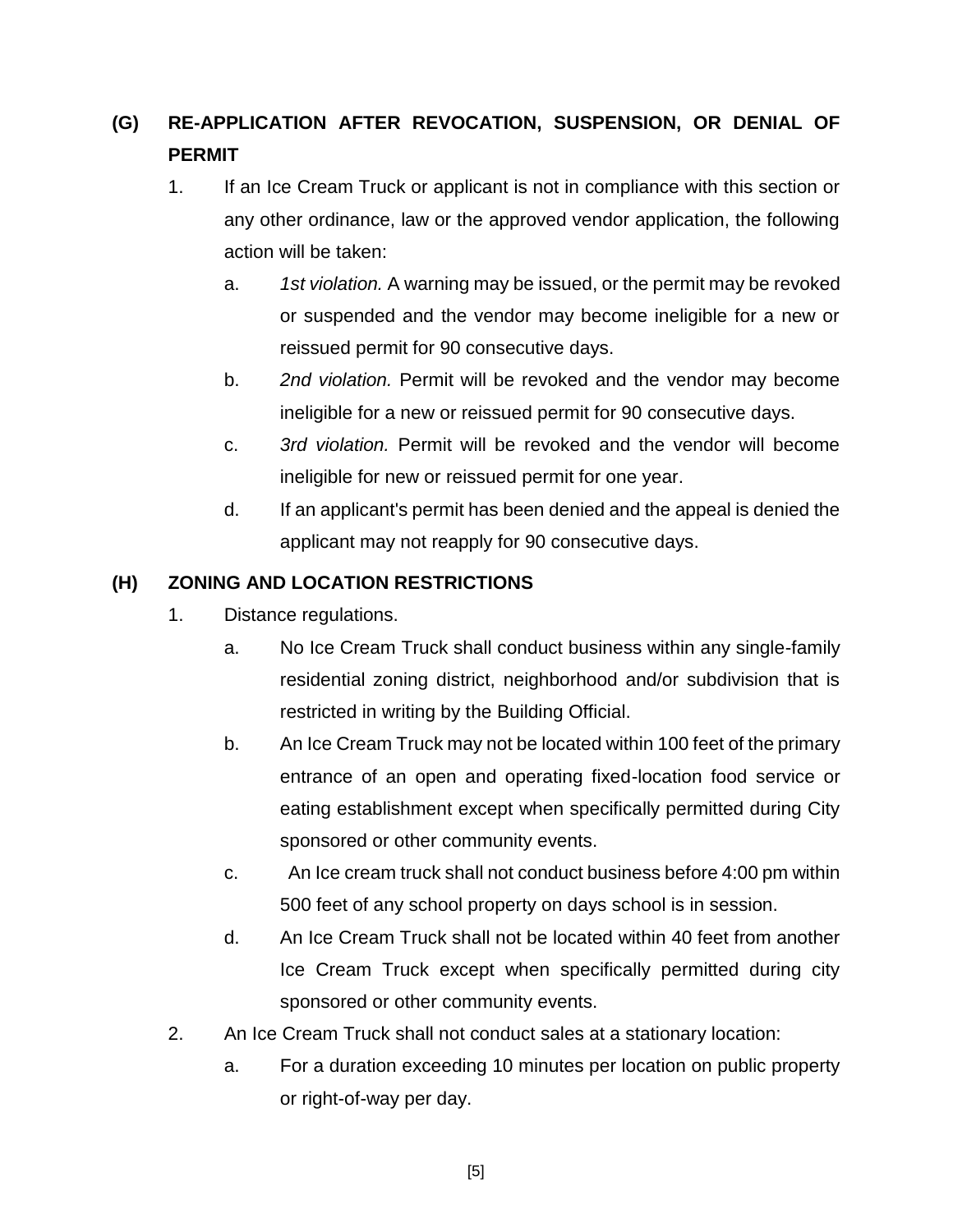- b. Without the written permission of the property owner or lease holder on private property.
- c. Within any area designated as a crosswalk.
- d. On any public street with a speed limit greater than 30 mph.
- e. In congested areas where the operation impedes vehicular or pedestrian traffic.
- f. Between the hours of 6:00 p.m. and 10:00 a.m.
- 3. Location regulations.
	- a. No Ice Cream Truck shall be located on any private property without written permission to do so and must comply if asked to leave by the property owner, lease holder or city official. A copy of the written permission to operate in a specific location signed by the private property owner or lease holder, shall be kept within the mobile vending unit at all times.
	- b. No person shall distribute, deposit, place, throw, scatter or cast any commercial handbill.
	- c. No person shall distribute, deposit, place, throw, scatter or cast any commercial handbill upon any premises if requested by the property owner or city not to do so, or if there is placed near or at the entrance thereof a sign bearing the words "no advertisement".
	- d. No person shall sell or offer for sale any item upon any premises if requested by the property owner or city official not to do so, or if there is placed at or near the entrance thereof a sign bearing the words" no peddlers or vendors," "no trespassing," or "no solicitors."

# **(I) ICE CREAM TRUCK REQUIREMENTS***.*

The following regulations shall apply to Ice Cream Trucks within any zoning district:

- 1. Ice Cream Trucks shall operate from a central preparation facility and shall report to such location for supplies and for cleaning and servicing operations.
- 2. Each unit shall be equipped with a portable trash receptacle, and shall be responsible for proper disposal of solid waste and waste water in the sanitation facility legally accessed by the food service establishment. All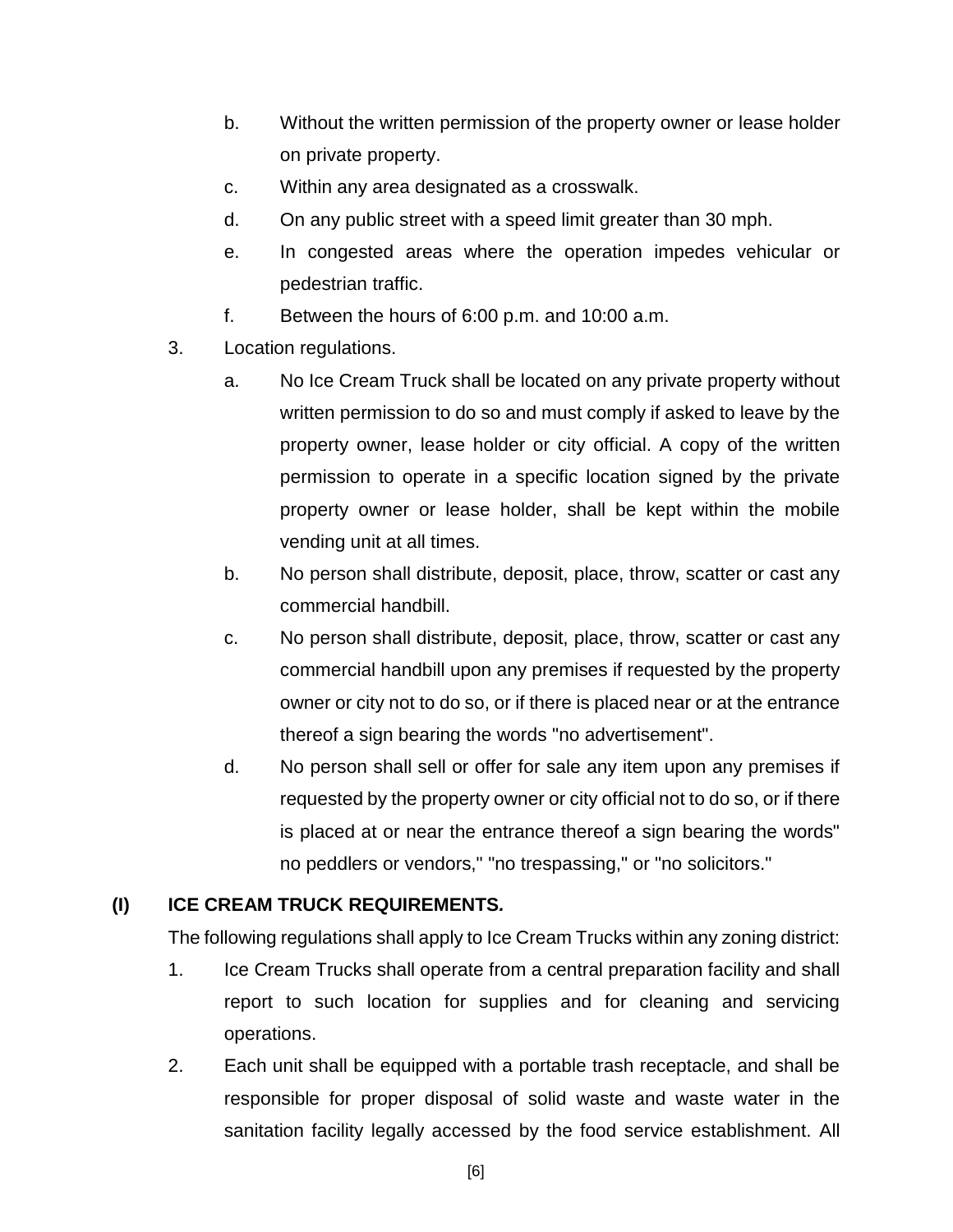disturbed areas must be cleaned following each stop to a minimum 20 feet of the sales location.

- 3. Ice Cream Truck may not have a drive through.
- 4. Only Ice Cream Truck employees are allowed in the Ice Cream Truck.
- 5. Continuous music or repetitive sounds shall not project from the mobile unit so as to disturb the peace or violate the Section 15-13 of the Municipal Code.
- 6. A five-foot clear space should be maintained around the Ice Cream Truck unit.
- 7. The mobile unit will be subject to inspection upon permit application through the code enforcement, health department and the fire marshal, and may be subject to random inspection and upon reissuance of the permit.
- 8. No vending allowed within public park facilities.
- 9. A "No Smoking" sign must be posted next to the order window or area.
- 10. An approved portable type ABC fire extinguisher tagged by a licensed company shall be kept accessible as directed by the city fire marshal or designee.
- 11. All appliances shall be UL approved appliances.
- 12. Product price list shall be displayed on the exterior of the Ice Cream Truck in a conspicuous place where it can be read by the general public on the Ice Cream Truck.
- 13. Every permit, including those from the city, shall be displayed at all times in a conspicuous place where it can be read by the general public on the Ice Cream Truck.
- 14. Business shall be conducted after a complete stop, while stopped, on the passenger side of the Truck and away from moving traffic.

#### **(J) Offenses and regulations.**

- 1. It shall be unlawful for any individual as the agent or employee of another regulated under this section to sell goods in the city unless its principal or employer has received a permit under this section.
- 2. A permit issued under this section is not transferable.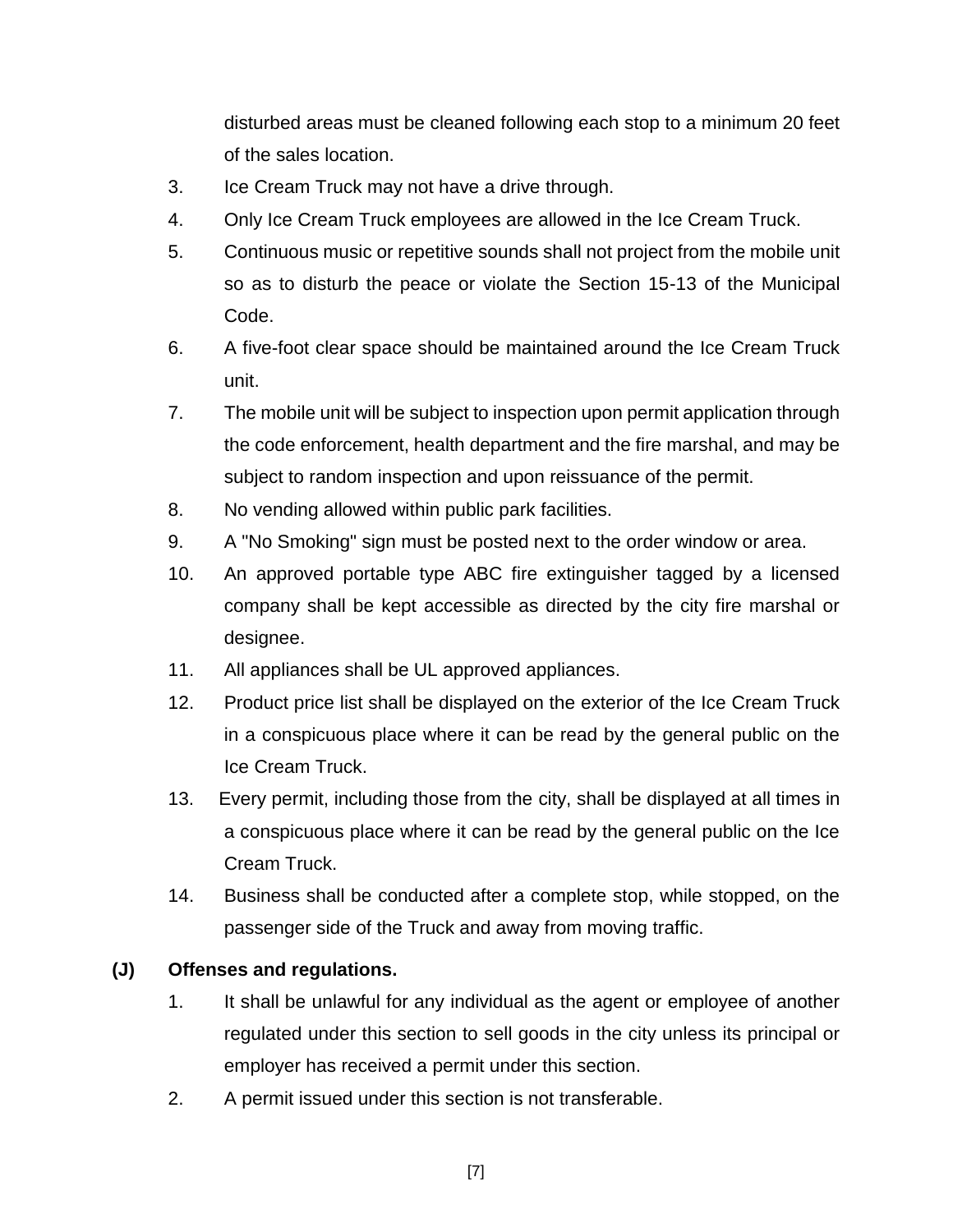- 3. It shall be unlawful for an individual to sell goods while displaying a valid permit issued by the city in the name of another individual, organization, or entity.
- 4. It shall be unlawful for any individual directly or through an agent or employee to sell goods within the corporate limits of the city after the expiration of the permit issued by the city under this section.
- 5. It shall be unlawful for an individual directly or through an agent or employee to misrepresent on the permit affidavit any acts that are regulated under this section.
- 6. It shall be unlawful for any individual directly or through his agents or employees to represent that the issuance of a permit by the city constitutes the City's endorsement or approval of the product for sale.
- 7. It shall be unlawful to operate an Ice Cream Truck operation that is not in compliance with the Mississippi Department of Health Rules as amended from time to time.

**SECTION II. REPEALER CLAUSE**: This Ordinance shall be cumulative of all other ordinances dealing with the same subject and any provision of any ordinance in direct conflict with any provision of this Ordinance is hereby repealed and the provisions of this Ordinance shall supersede any provisions in conflict herewith; all provisions of any other ordinance not in conflict herewith shall remain in full force and effect.

**SECTION III. SAVINGS CLAUSE**: If any section, part, or provision of this Ordinance is declared unconstitutional or invalid, by a court of competent jurisdiction, then, in that event, it is expressly provided, and it is the intention of the City in passing this Ordinance that its parts shall be severable and all other parts of this Ordinance shall not be affected thereby and they shall remain in full force and effect.

**SECTION IV**. **PENALTY CLAUSE:** Each violation of any of the provisions of this Ordinance shall constitute a separate offense and shall, upon conviction thereof, be punishable by a fine not to exceed \$250.00 for the first offense and a fine not to exceed \$1,000.00 for each subsequent offense.